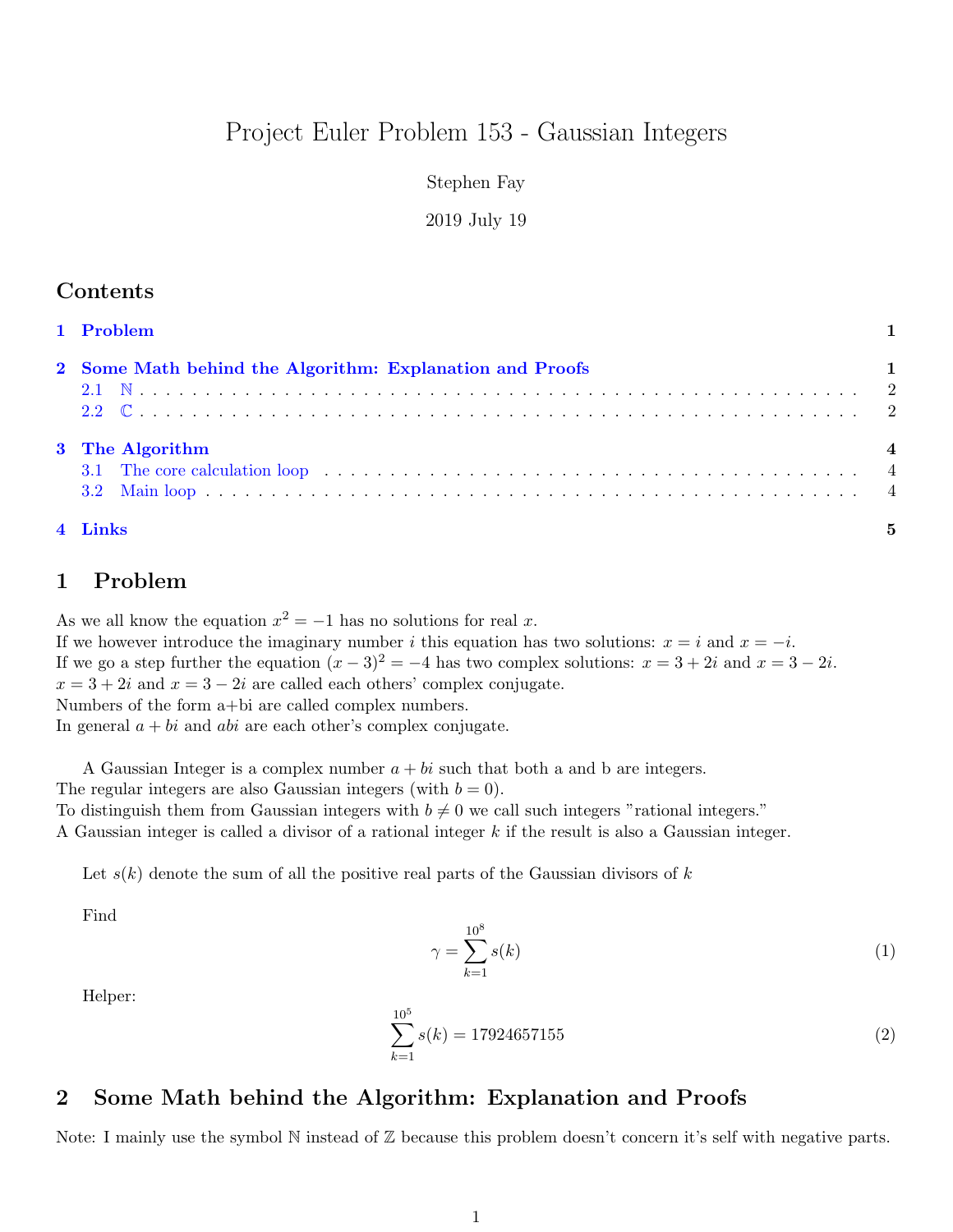#### <span id="page-1-0"></span>2.1 N

The first thing to do is to solve the problem considering only the integer factors. We want to find an efficient way of calculating the following sum where  $n = 10^8$ 

$$
\sum_{k=1}^{n} S_{\mathbb{Z}}(k) \qquad \text{where} \quad S_{\mathbb{Z}}(k) = S(k) \quad \text{restricted to the integers}
$$

Rather than factoring each  $k \in [1, n]$  and summing the factors we instead consider, for each number  $q < n$ , what is q a factor of? Which is simple to answer, we just do the q times table; we then add the number of positive numbers in the q times table that are smaller or equal to n; we do this for every  $q < n$  to find  $\kappa$ 

$$
\kappa := \sum_{k=1}^{n} S_{\mathbb{Z}}(k) = \sum_{q=1}^{n} q \cdot \lfloor n/q \rfloor \tag{3}
$$

This reformulation of the sum lends it's self to much speedier computation, in python it can be written in a single line of code:

 $sum([q*(n//q) for q in range(1,n+1)])$ 

### <span id="page-1-1"></span> $2.2 \quad \mathbb{C}$

All we have to do is now is to find the sum of the positive real parts of the non-integer complex factors of all the numbers smaller than n. We will use the same trick as with the integer factors: instead of trying to factor each natural number smaller than  $n = 10^8$  we will look at each Gaussian integer smaller than n and determine how many natural numbers (also smaller than  $n$ ) it is a factor of. All it takes to reduce this problem to something my computer can tackle in under 2 minuets is to a) draw some straight lines and b) exploit the symmetries of the complex plane. We will start with b), the symmetries:

**Observation 1.**  $(a + ib)|k$  with  $a, b, k \in \mathbb{N} \implies (a \pm ib)|k$  and  $(b \pm ia)|k$ 

Proof.

$$
(a+ib)|k \Rightarrow \frac{k}{a+ib} = c+id \quad \text{for some} \quad c, d \in \mathbb{Z}
$$
\n
$$
\Rightarrow \frac{k}{a+ib} = \frac{k(a-ib)}{a^2+b^2} \Rightarrow \frac{a}{a^2+b^2} \in \mathbb{Z} \text{ and } \frac{b}{a^2+b^2} \in \mathbb{Z}
$$
\n
$$
\frac{k}{a-ib} = \frac{k \cdot a}{a^2+b^2} + i\frac{k \cdot b}{a^2+b^2} \in \mathbb{Z}[i] \quad \text{and} \quad \frac{k}{b\pm ia} = \frac{k \cdot b}{a^2+b^2} \mp \frac{k \cdot a}{a^2+b^2} \in \mathbb{Z}[i]
$$

 $\odot$ 

Hence

This can be made intuitive if you consider that multiplication in the complex plane as multiplying absolute values and summing angles; if there is one Gaussian integer that lies on the circle centered at the origin of radius  $r = \sqrt{a^2 + b^2}$ , then there are at the very least 3 others. And if  $a \neq b$  then there are at least 7 others, 4 of these 8 divisors have positive real components and are therefore candidates for consideration. This has the effect of cutting in 4 the number of Gaussian integers we need to inspect

Further, we notice that each Gaussian factor (and it's conjugate pair)  $(a \pm ib)|k$  with  $a, b, k \in \mathbb{N}$  and  $k \leq n$  is part of a pair since

$$
\frac{k}{a \pm ib} = \frac{k(a \mp ib)}{a^2 + b^2} \in \mathbb{Z}[i] \Rightarrow \frac{ka}{a^2 + b^2} \in \mathbb{Z} \text{ and } \frac{kb}{a^2 + b^2} \in \mathbb{Z}
$$

Is also a factor of  $k$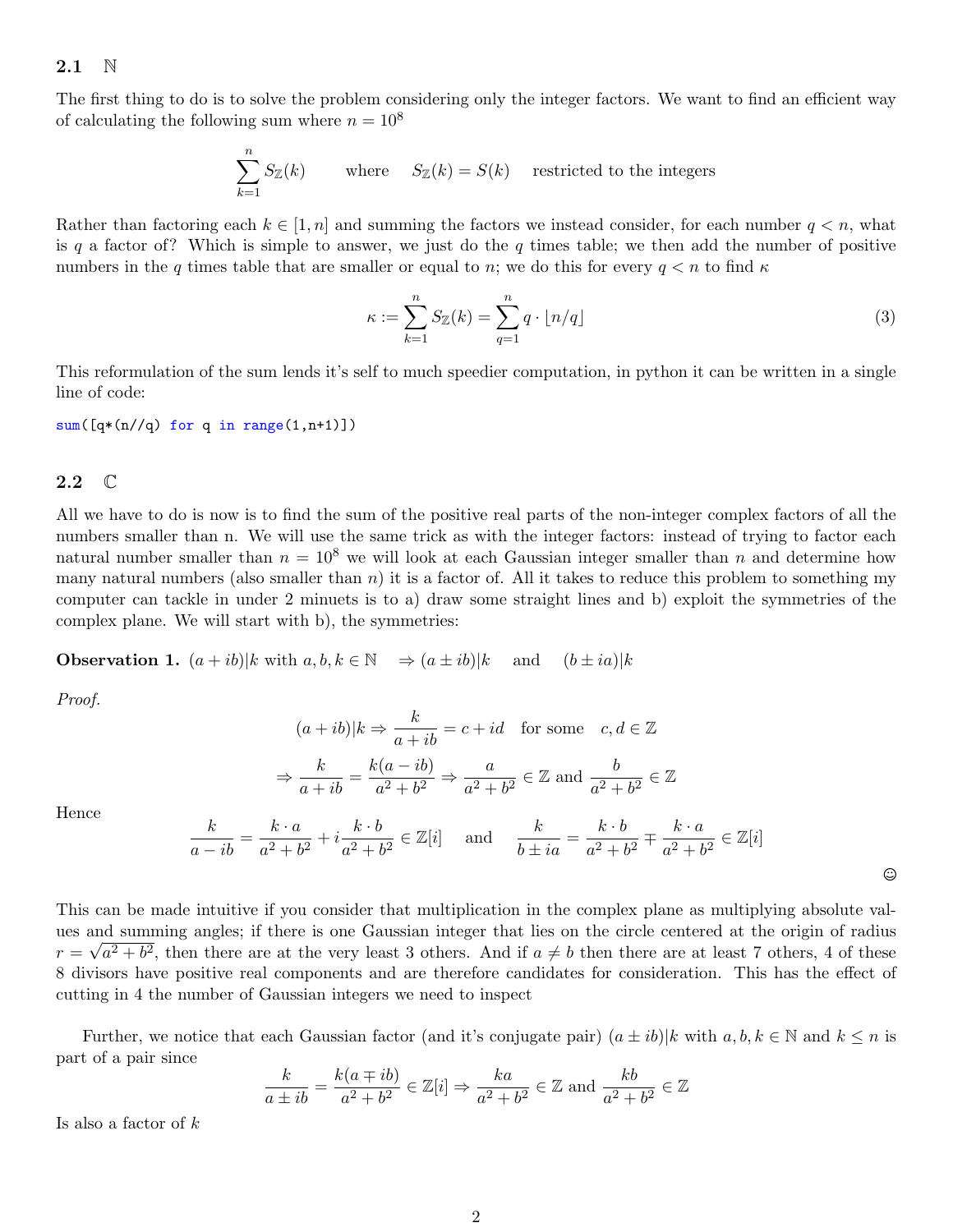

**Observation 2.** If  $gcd(a, b) = 1$  and  $(a + ib)|k \Rightarrow k = m \cdot (a^2 + b^2)$  with  $a, b \in \mathbb{Z}$  for any  $k \in \mathbb{N}$  where  $m \in \mathbb{N}$ In English: for every Gaussian integer whereby the real and imaginary components share no prime factors, the smallest natural number that they divide is  $a^2 + b^2$  and all the other numbers that they divide are multiples of this.

*Proof.* We can see from our proof of observation 1 that  $(a + ib)|(a^2 + b^2)$   $\forall (a + ib) \in \mathbb{Z}[i]$  and thus  $(a + ib)|m$ .  $(a^2 + b^2)$   $\forall m \in \mathbb{N}$ 

We now show that there are no other natural numbers divisible by  $(a + ib)$ :

$$
a^2 + b^2
$$
 |ka and  $(a^2 + b^2)$  |kb  $\Rightarrow$   $(a^2 + b^2)$  | gcd(*ka*, *kb*) , gcd(*ka*, *kb*) = *k* gcd(*a*, *b*) = *k*  $\Rightarrow$   $(a^2 + b^2)$  |*k*

Corollary 1.

 $\overline{a}$ 

If 
$$
gcd(a, b) = q \Rightarrow \{k \text{ s.t. } (a + ib)|k\} = \{k : k = \frac{m(a^2 + b^2)}{q} \text{ for } m \in \mathbb{N}\}\
$$

*Proof.* Since  $gcd(\frac{a}{q}, \frac{b}{q})$  $(\frac{b}{q}) = 1 \Rightarrow \{h \text{ s.t. } (\frac{a}{q} + i\frac{b}{q})\}$  $(\frac{b}{q})|h\rangle = \{h : h = m \cdot \frac{a^2 + b^2}{q^2}\}$  $\left(\frac{a+b^2}{q^2}\right)$ , we divide h by  $(a+ib)$ 

$$
\frac{h}{a+ib} = \frac{m \cdot (a^2 + b^2)}{q^2(a+ib)} \cdot \frac{a-ib}{a-ib} = \frac{am \cdot (a^2 + b^2) - ibm \cdot (a^2 + b^2)}{q^2(a^2 + b^2)} = m \cdot \frac{a+ib}{q^2} = m \cdot \frac{a/q+ib/q}{q}
$$

Thus we must multiply by h by q to obtain integer solutions for all  $m \in \mathbb{N}$ , so our set of solutions is

$$
\{k \text{ s.t. } k = hq = m \cdot \frac{a^2 + b^2}{q} \}
$$

 $\odot$ 

 $\odot$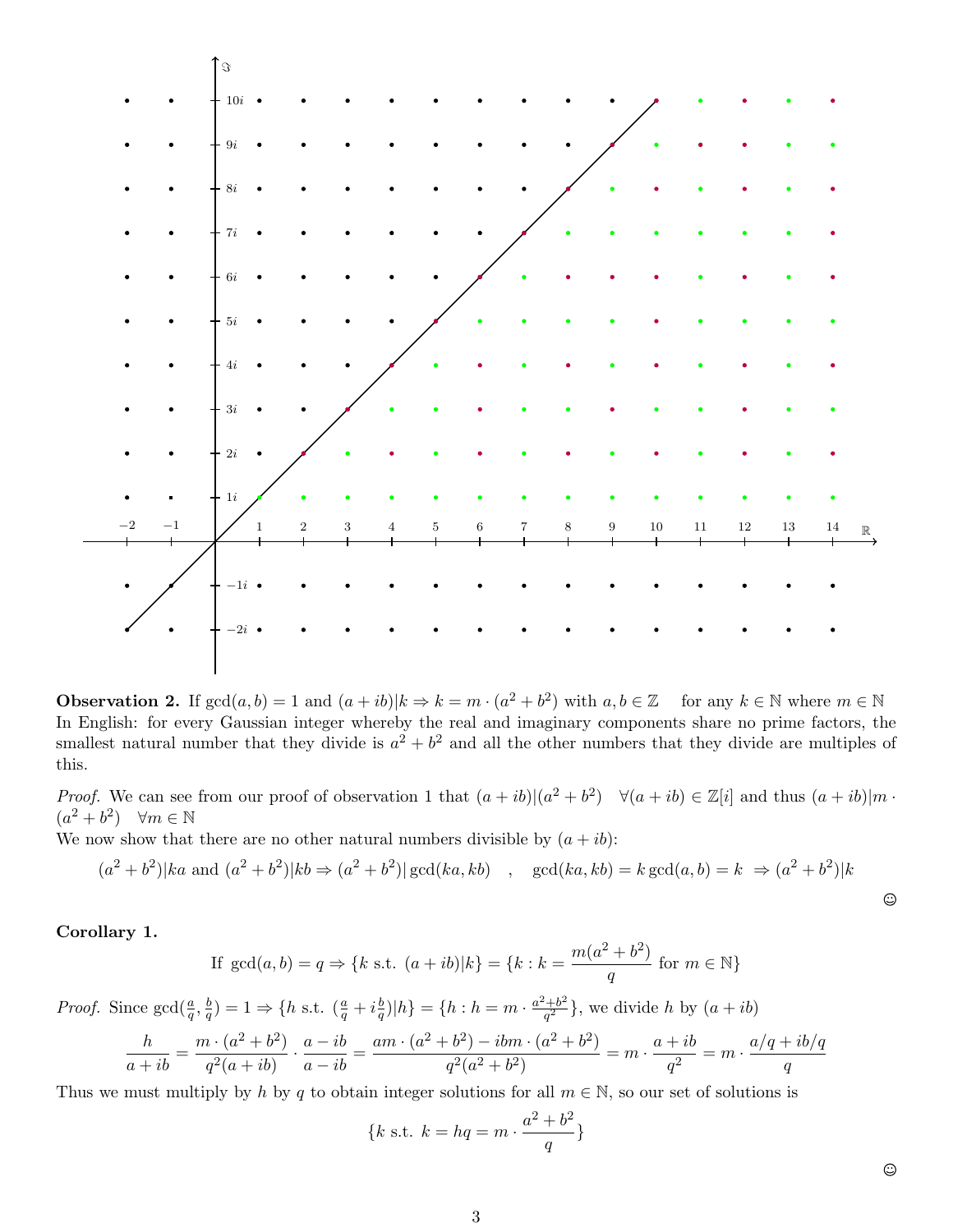Intuition: considering multiplication between complex numbers to be a binary operation whereby you multiply the lengths and sum the arguments of pointy arrows in the complex plane and consider  $u = (a + ib) = ze^{i\theta}$  such that  $gcd(a, b) = 1$ . Now draw a straight line that passes through 0 and u. If you follow the line from the origin outwards, the first Gaussian integer you encounter will be  $u$ , and all the other Gaussian integers you encounter will be integer multiples of u. Because of the way our complex binary operator behaves, dividing any real number by u will give you a complex number that lies on the line that is the reflection of this line on the real line, in other words the argument is negated:  $\frac{r}{ze^{i\theta}} = \frac{r}{z}$  $rac{r}{z}e^{-i\theta}$ .

So any integer k s.t. u|k is the product of u and v where  $arg(v) = -\theta$ , so  $v = \alpha(a - ib)$ 

**Corollary 2.** If  $gcd(a, b) = 1$  and  $a^2 + b^2 > n$  then  $a + ib$  is not a Gaussian factor of any natural number smaller than n.

We are now ready to design an efficient algorithm.

## <span id="page-3-0"></span>3 The Algorithm

#### <span id="page-3-1"></span>3.1 The core calculation loop

Consider  $u = ze^{i\theta} = a + ib \in \mathbb{Z}[i]$  with  $a, b > 0$  and  $gcd(a, b) = 1$ . Let  $\lambda$  be the number of natural numbers  $k < n$ are there such that  $u|k$ ? Applying observation 2,  $k \in \{m \cdot z^2 : m \in \mathbb{N}\}\$ . So  $\lambda = |n/z^2|$ . That's it! So the net contribution of u to the sum is  $\lambda \cdot a$ . But we can take this further : employing the symmetry of observation 1, we know that for  $\lambda$  is the same lambda for  $u^* = a - ib$  and also  $b \pm ia$ . So with only  $a, b$  we can add to our final sum

$$
\gamma \mathrel{+}= 2(a+b) \cdot \left\lfloor \frac{n}{a^2 + b^2} \right\rfloor
$$

But we can take this further still! From  $u = a + ib$  alone we can find quickly all the contributions given by multiples of u and it's reflected counter-parts – What  $\lambda$  is associated with  $q \cdot u$ ?:  $\lambda = |n/(q \cdot z^2)|$ . Put concisely: the total of the contributions of all the Gaussian integers whereby the ratio of the real and complex components is either  $a/b$  or  $b/a$  with  $gcd(a, b) = 1$  to  $\gamma = \sum_{k=1}^{n} s(k)$  is

$$
\sum_{q=1}^{\lfloor n/z^2 \rfloor} 2 \cdot (a+b) \cdot \left\lfloor \frac{n}{q \cdot z^2} \right\rfloor = 2(a+b) \cdot \sum_{q=1}^{\lfloor n/z^2 \rfloor} \left\lfloor \frac{n}{q \cdot z^2} \right\rfloor
$$

If  $a \neq b$ . If  $a = b$  it is:

$$
2a \cdot \sum_{q=1}^{\lfloor n/z^2 \rfloor} \left\lfloor \frac{n}{q \cdot z^2} \right\rfloor
$$

In python this translates to

```
zsq = a**2+b**2if a==b: the_sum += 2 * a * sum([zsq * (n)/(q * zsq)) for q in range(1, n/zsq +1)])
else: the_sum += 2 * (a + b) * sum([zsq * (n)/(q * zsq)) for q in range(1, n//zsq +1)])
```
### <span id="page-3-2"></span>3.2 Main loop

All we need now is a couple of for loops to find us every relatively prime  $a, b$  such that  $a^2 + b^2 < n$  and apply the above formula to them. The symmetries reduces our domain to an eighth of a circle of the complex plane, for the sake of the illustration we will pick the 'bottom' half of the  $1^{st}$  quadrant.

```
for b in range(1, int(0.5*(np.sqrt(2*n-1)-1)+1)):
   for a in relatively_primes(b,n): eta += factors_sum_line(a,b,n)
```
relatively primes(b,n) returns all the natural numbers  $a < n$  s.t.  $gcd(a, b) = 1$ factors\_sum\_line $(a,b,n)$  returns what is added to the\_sum in the code box above this one.